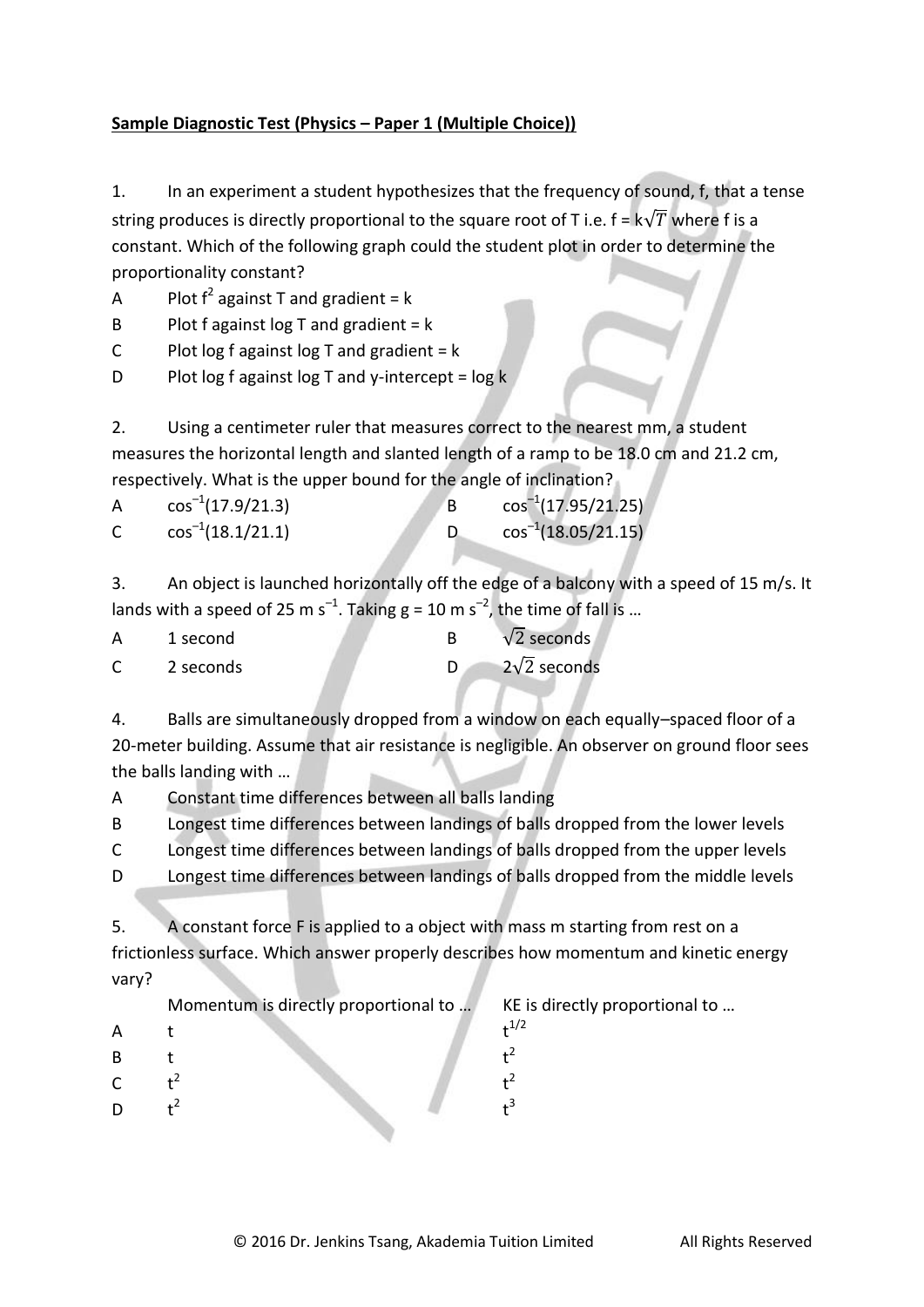6–7. Consider the following diagram: 2 masses, with  $M_2 > M_1$ , attached to a string  $(S_1)$ , freely suspended over a pulley. The pulley is attached to the ceiling with another string  $(S_2)$ . Let acceleration due to gravity be g, as usual.



6 The acceleration of the system is:

| А | $(M_2+M_1)g$    |
|---|-----------------|
|   | $M_1 + M_2 + m$ |
| B | $(M_2 - M_1)g$  |
|   | $M_1 + M_2 + m$ |

$$
\begin{array}{cc}\n & M_1 + M_2 \\
C & g\n\end{array}
$$

D  $(M_2 - M_1)g$ M

7 Let the tensions along  $S_1$  and  $S_2$  be  $T_1$  and  $T_2$  respectively. What are the likely values of  $T_1$  and  $T_2$ ?

|   | $\mathsf{I}$   | T <sub>2</sub> |
|---|----------------|----------------|
| A | $(M_1 + M_2)g$ | $= 2T_1 + mg$  |
| B | $(M_1 + M_2)g$ | $< 2T_1 + mg$  |
| C | $(M_1 + M_2)g$ | $> 2T_1 + mg$  |
|   | $(M_1+M_2)g$   | $< 2T_1 + mg$  |

8. A 45-kg person is standing inside an elevator which is moving downwards. The elevator is slowing down at 2 m s<sup>-2</sup>. Assuming that gravity = 10 m s<sup>-2</sup>, as usual, the magnitude of the reaction force between the floor of the elevator and the person is:

A 90 N B 360 N C 540 N D 900 N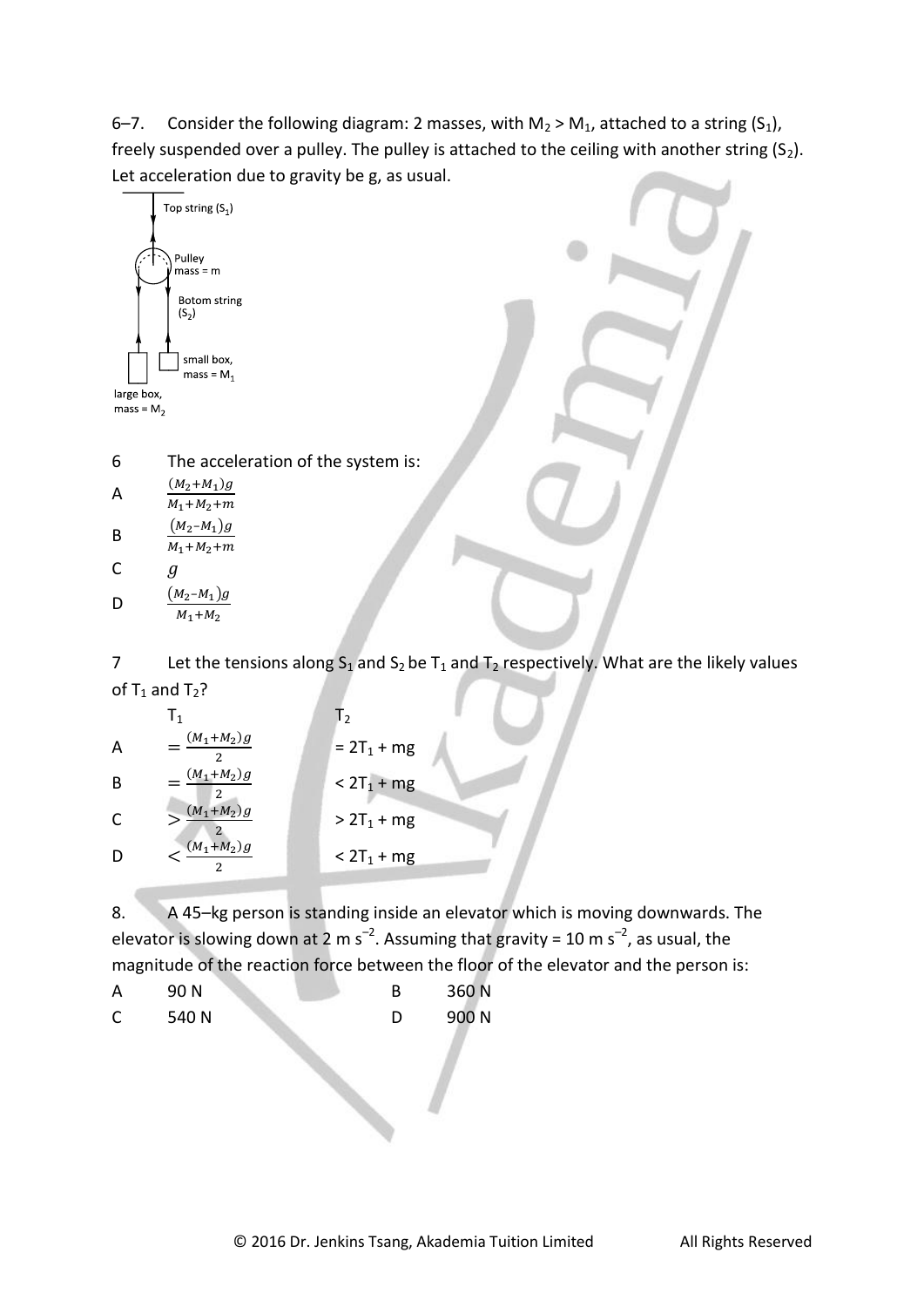9. An object with mass m is resting on an inclination with angle  $\theta$  and coefficient of static friction  $\mu$ . A push, F is applied up the incline such that the force is barely enough to keep the object from sliding down the plane.



Which of the following equations of force is correct?

A F = mgsin $\theta$  +  $\mu$ mgcos $\theta$ 

B F + mgsin $\theta$  = umgcos $\theta$ 

C F +  $\mu$ mgcos $\theta$  = mgsin $\theta$ 

D F + umgsin $\theta$  = mgcos $\theta$ 

10. A bombshell, at rest, explodes into two unequally–sized pieces; which piece will have a higher magnitude of momentum and higher kinetic energy, respectively?

- Higher magnitude of momentum<br>
Higher kinetic energy
- A The smaller piece The smaller piece
- B The smaller piece The larger piece

C Same The smaller piece D Same The larger piece

11. Water with density  $\rho$  kg m<sup>-3</sup> is ejected out of a horizontal hose with a cross-section area of A m<sup>2</sup>, at a speed of v m s<sup>-1</sup>. The force required by a person to hold the hose still is:

- A  $0.5\rho A v^2$
- $B$   $\rho Av^2$
- C  $\rho A^2 v$ ρA

 $\boldsymbol{\mathcal{V}}$ 

D

12. Consider a Hooke's law–obeying spring, with a spring constant of k N  $m^{-1}$  that is vertically suspended off a ceiling. A mass m kg is attached with zero initial speed and when the spring is unstretched. The mass is quickly let go. The mass of the spring itself is negligible.

Which of the following statements is/are true?

I The mass will first come to a momentary stop at a distance of x given by mg = kx.

- II Some GPE is converted into KE as the mass is falling.
- III Some GPE is converted into elastic PE as the mass is falling.
- A I and II B I and III C II and III D I, II, and III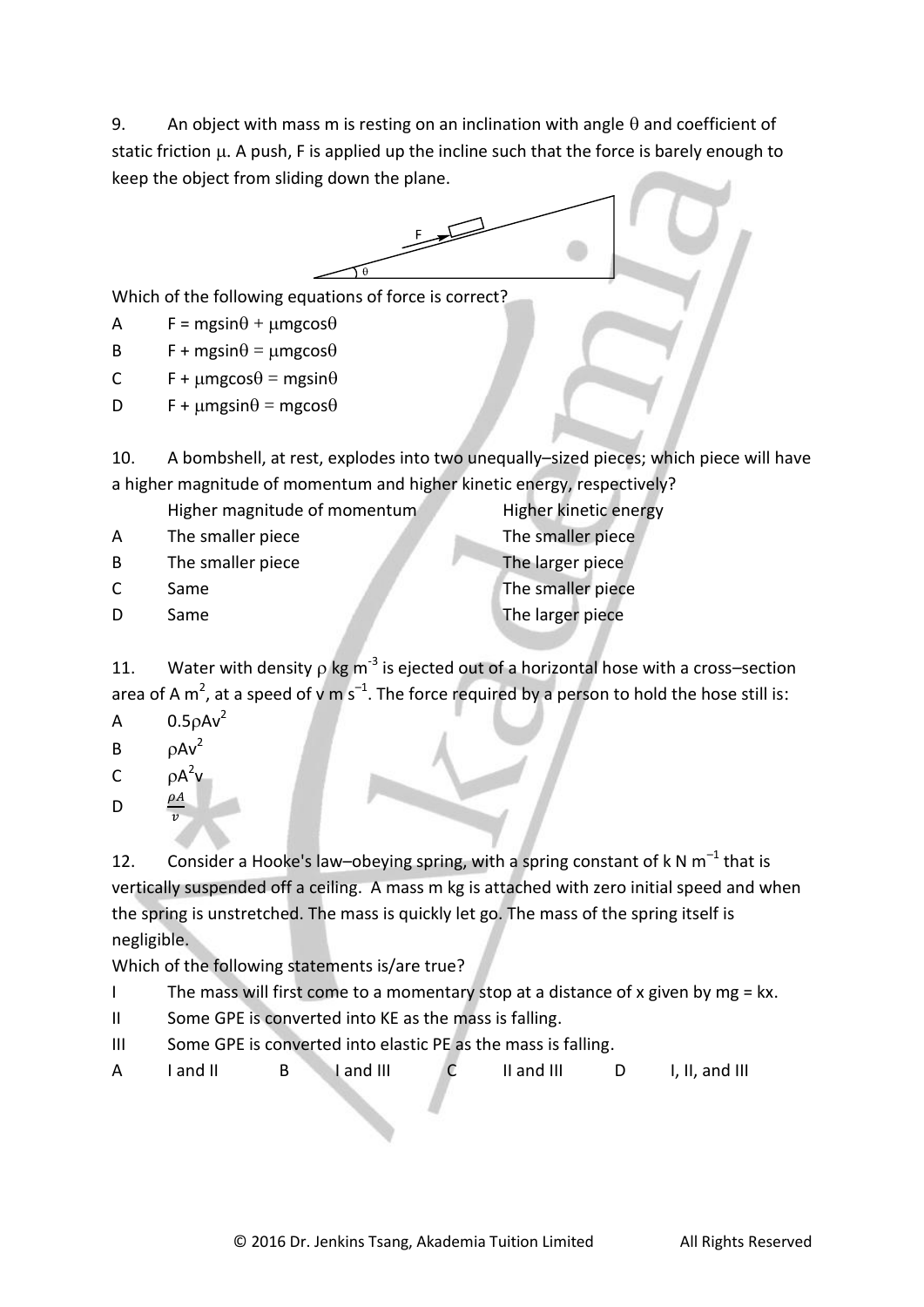13. A small rock falls off a cliff, reaches terminal velocity, and hits water before reaching a new terminal velocity; which graph most accurately represents how the net force acting on the rock varies with time?



14. A 5kg object free–falls amidst negligible air resistance for 5 meters before landing inelastically –– the object is in contact with the ground for 0.25 seconds as it comes to a complete stop. The average force exerted by the ground on the ball during the stop is:

- A 100 N
- B 200 N
- C 250 N
- D 500 N

15. Water is fed through an electrical heater with power P Watts at a rate of m kg  $s^{-1}$ . The specific heat capacity of water is c J kg<sup>-1</sup> K<sup>-1</sup>. The increase in temperature of the water is:

- A *Pmc*
- B  $Pm$  $\overline{c}$
- C  $\boldsymbol{P}$
- $\overline{mc}$  $\boldsymbol{P}$
- D m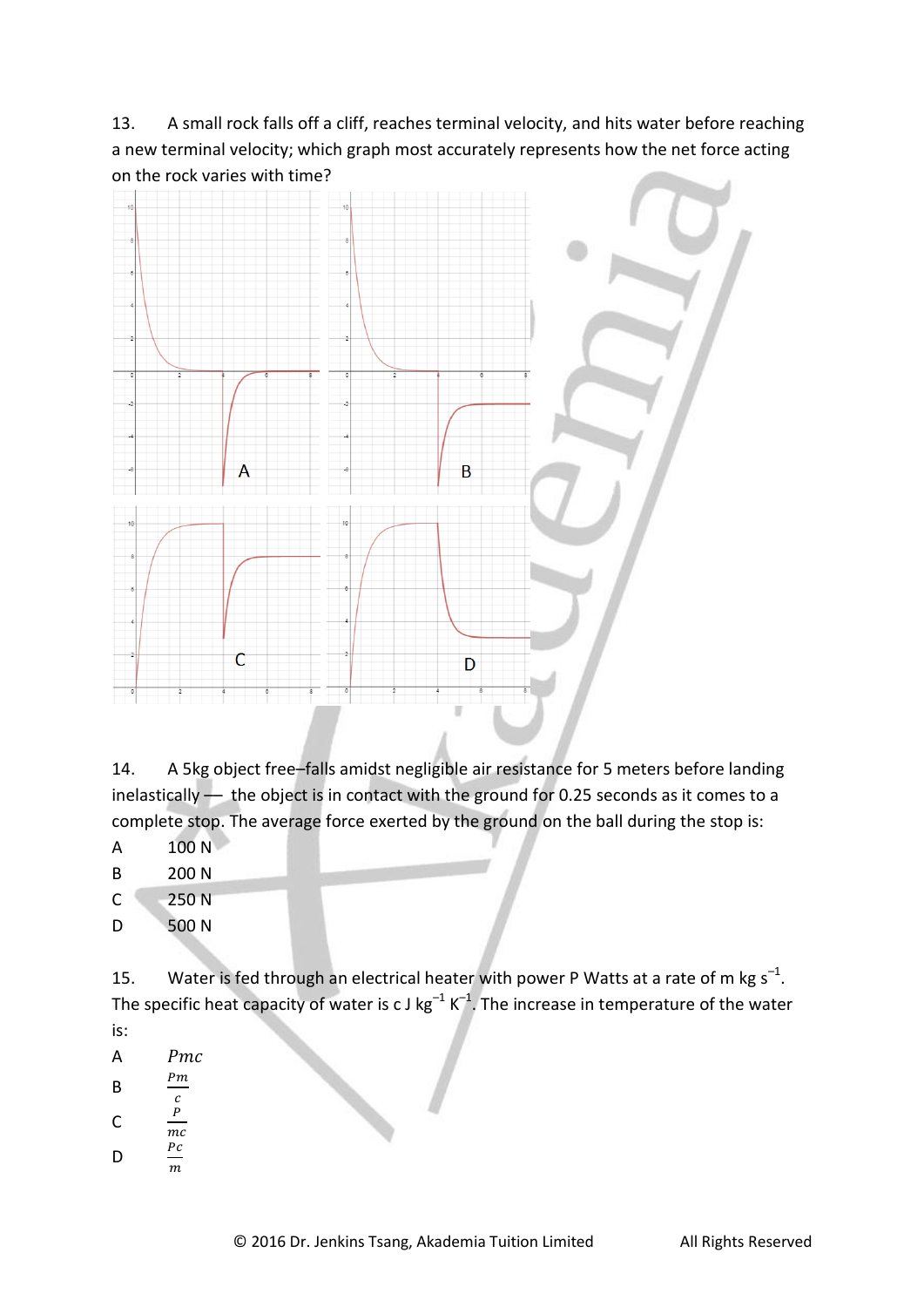16. 1 kg of water at 0  $^{\circ}$ C (c = 4200 kJ kg<sup>-1</sup>) is mixed with 1 kg of sand (c = 840 J kg<sup>-1 o</sup>C<sup>-1</sup>) at 100 $\,^{\circ}$ C. The final temperature should be closest to:

- A  $17^{\circ}$ C
- B  $20^{\circ}$ C
- C  $25^{\circ}$ C
- D  $50^{\circ}$ C

17. A 80-dm<sup>3</sup> metal cylinder containing 700 kPa of compressed helium is used to fill 1 dm<sup>3</sup> balloons at a surrounding pressure of 100 kPa. How many balloons can be inflated?

- A 480
- B 560
- C 875
- D 1120

18. The internal energy, in Joules, of 160 grams of argon gas (relative atomic mass = 40) is approximately …

- A 3  $\frac{3}{2}k$
- $B$   $6kT$
- $\mathsf{C}$ 3  $rac{3}{2}R$
- D<sub>6RT</sub>

19–20. A water surface is experiencing a wave of speed 2.4 m/s, wavelength 1.7 meters, and an amplitude of 0.7 meters. A wooden cork floats on top of the water surface.

- 19. After 2 periods, a wavefront would have travelled:
- A 1.4 meters
- B 2.4 meters
- C 3.4 meters
- D 4.8 meters
- 20. After 2 periods the cork would have travelled a distance of:
- A 5.6 meters
- B 4.8 meters
- C 3.4 meters
- D 0 meters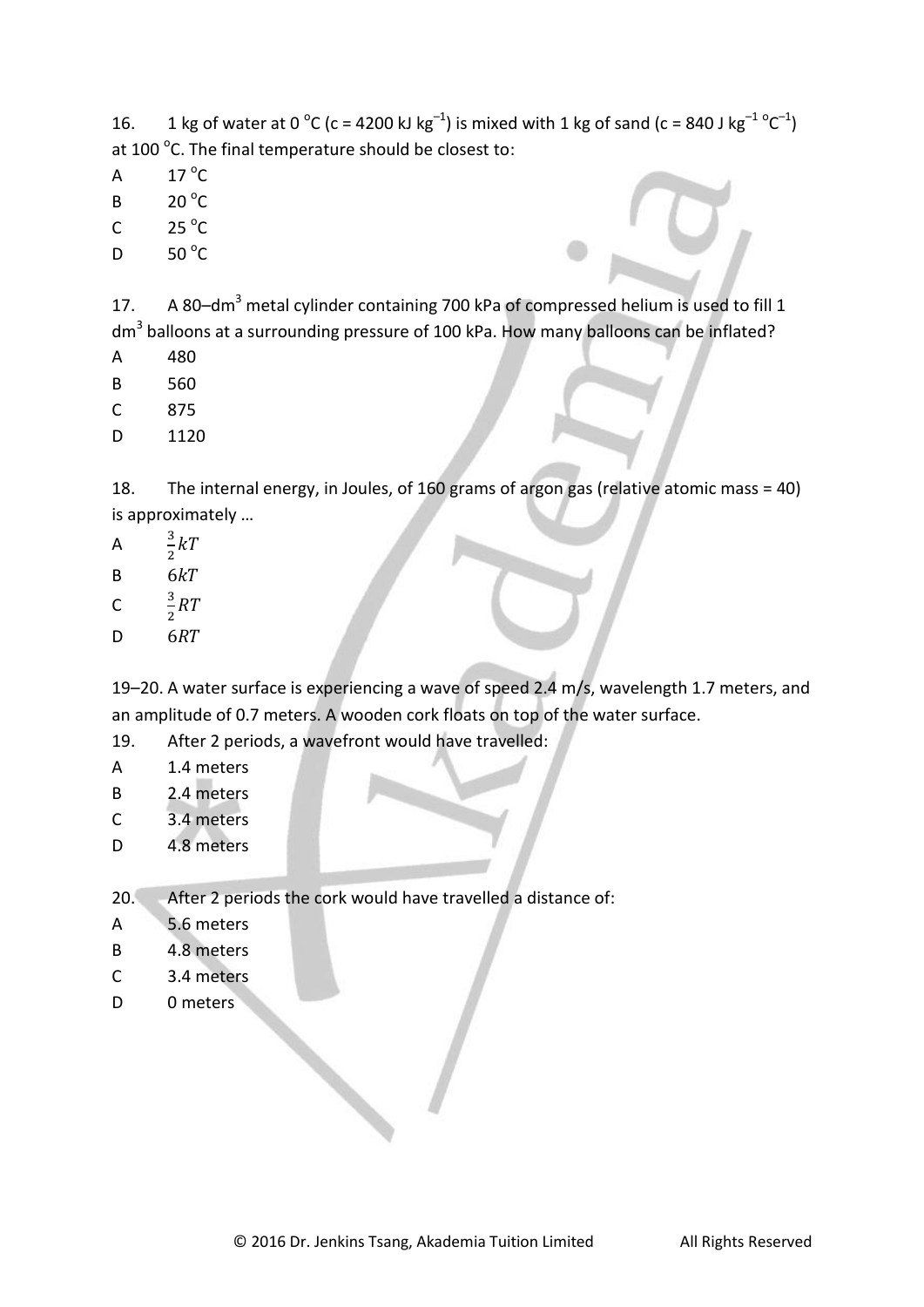21. Consider the following sound wave. The horizontal axis indicates position along the sound wave and the vertical axis indicates the displacement of particles at a particular instant. Which letter indicates a compression?



22. The 2nd–order diffraction pattern of light through a diffraction grating is observed to be at angular position of 15<sup>°</sup>. Given that sin  $15^\circ$  = 0.2588 correct to 4 significant figures, the total number of diffraction patterns observed in this experiment should equal to:

- A 7
- B 8
- C 11
- D 15

23. The 3rd harmonic of a standing wave, set up in an open–close pipe, has a frequency of f. The 4th harmonic of the same pipe will have a frequency of:



24. A light–dependent resistor is connected to a battery with internal resistance. The light intensity is increased. How will the following quantities change?

|    | Resistance of LDR | Current through LDR | Voltage across LDR |
|----|-------------------|---------------------|--------------------|
| A  | Decrease          | Increase            | Decrease           |
| B. | Decrease          | <b>Increase</b>     | Increase           |
| C  | Increase          | Decrease            | Decrease           |
| D  | Increase          | Decrease            | Increase           |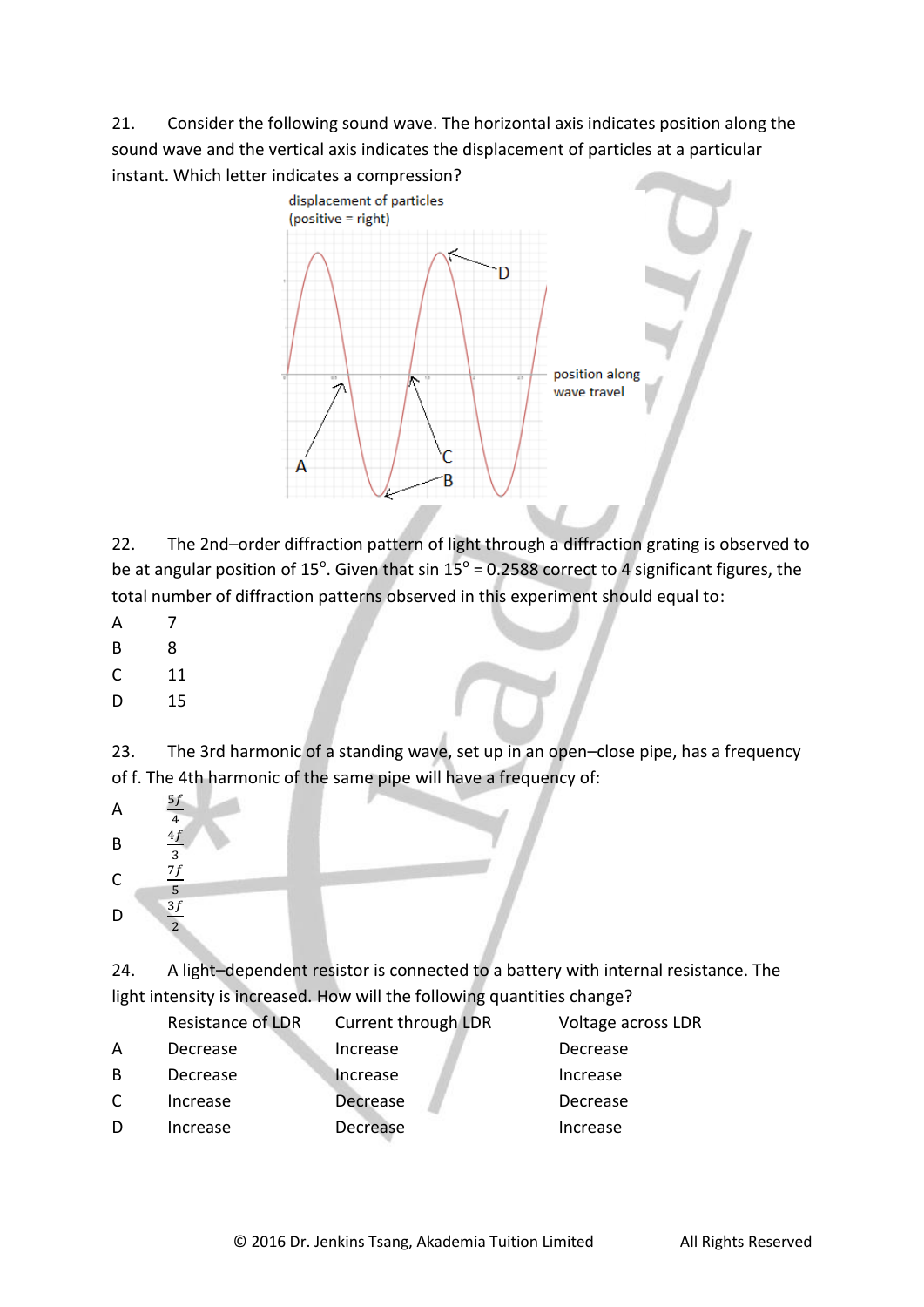25. A battery with EMF 18.0 Volts and internal resistance r is connected to a single light bulb. The terminal voltage is measured to be 16.0 V. What will be the terminal voltage if a second identical light bulb is connected in parallel with the original light bulb?

- A 14.0 V
- B 14.4 V
- C 16.0 V
- D 16.8 V

26. Two identical positively–charged spheres, M and N, are held in place, separated by 2r cm. Another positively–charged sphere P is placed at the midpoint between M and N. Sphere P is now displaced by a distance r/2 towards M. What will happen to P when it's released?

- I P will undergo simple harmonic motion
- II P will come to a momentary stop when it reaches the midpoint
- III P will come to a momentary stop when it reaches a distance 3r/2 away from M.
- A II only B III only C I and II D I and III

27. Two point charges of +2mC and –1mC are placed as shown. At which of the positions A to D will a charged particle experience no force due to these two charges?



28. A positively–charged particle is placed next to the positive plate of an oppositely– charged parallel–plate setup. The initial acceleration is a and the speed at which the charge strikes the negative plate is v. The experiment is repeated, with the separation of the plate decreased to one–third of the previous value while the Voltage is maintained constant. What are the new values of a and v?

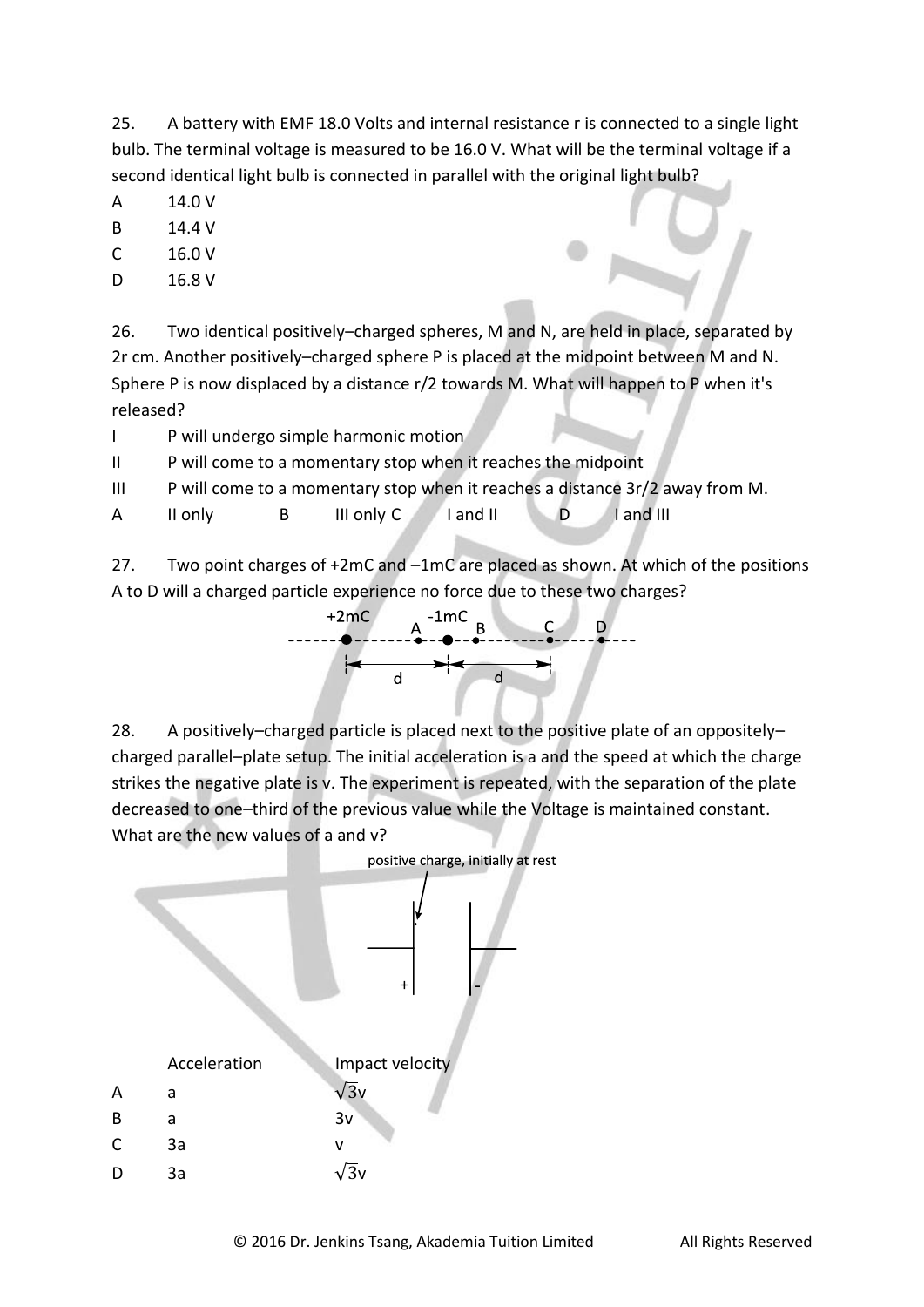29. Three parallel wires, with identical lengths and masses and carrying identical currents in the same direction, are placed equidistant from each other and held in place. Gravitational forces are negligible. Which of the following is **not** true?



A The magnetic field in the centre of the triangle is zero.

B The wires mutually attract each other.

C If one wire is let go and the other two are held in place, the first wire will initially accelerate toward the midpoint between the other two wires.

D If two wires are let go and the third wire is held in place, the two wires will each initially accelerate directly at the 3rd wire.

30. A horizontal circular track has coefficients of static and dynamic frictions  $\mathbb{Z}_s$  and  $\mathbb{Z}_d$ , respectively. The maximum possible speed that a car can travel at, as it maneuvers a corner with radius r on a horizontal track, without skidding, is:

A 
$$
\sqrt{\mu_s gr}
$$
 B  $\sqrt{\mu_d gr}$  C  $\sqrt{\frac{gr}{\mu_s}}$  D  $\sqrt{\frac{gr}{\mu_d}}$ 

31. A group of skateboarders are attempting a vertical loop stunt on a frictionless track. The minimum height, h, at which the skateboarders must start in order to avoid eventually falling off the top of the loop is ...

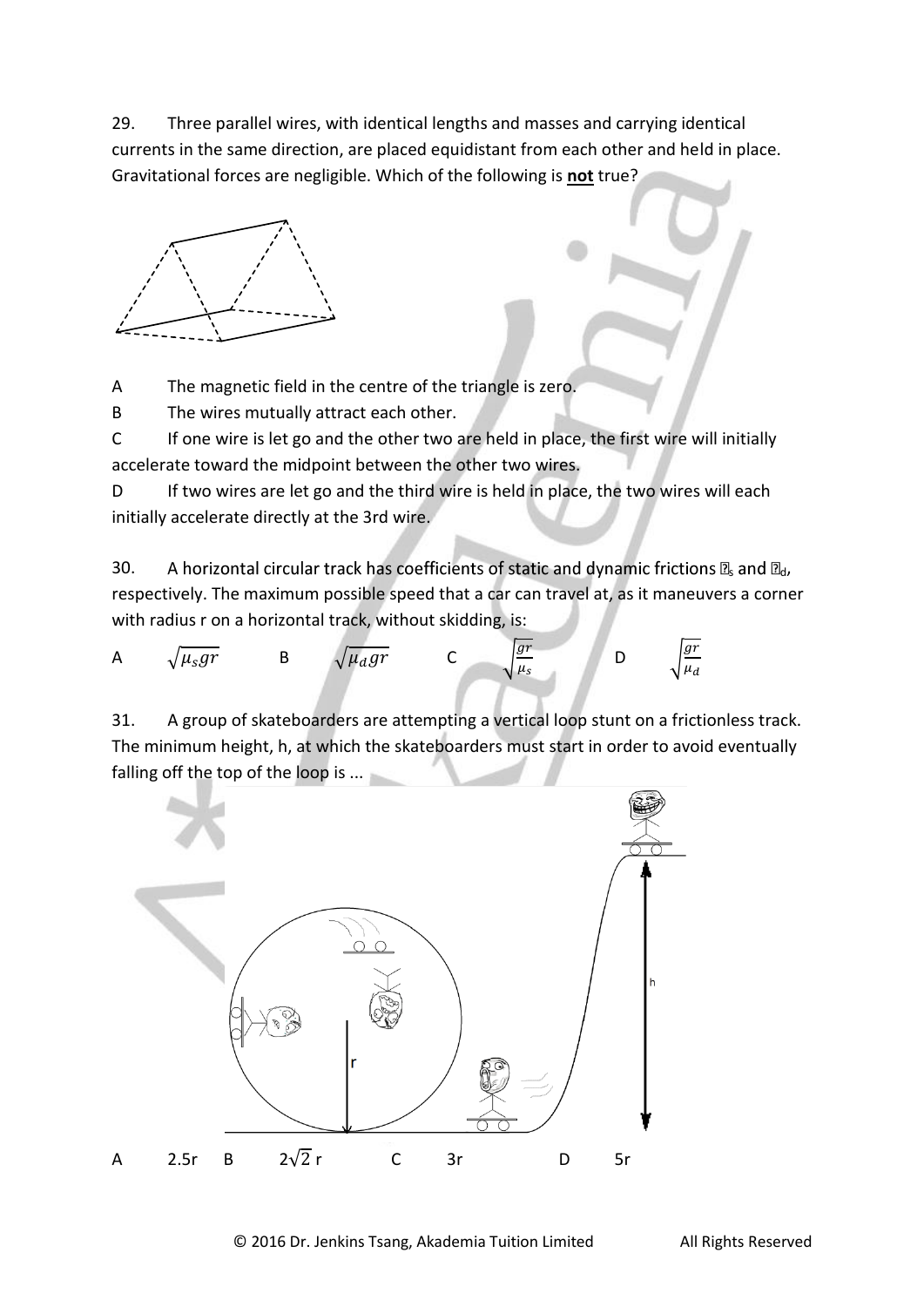32. An asteroid with mass m is falling towards the centre of the Earth (mass = M), going from a position of  $r = 3R$  to  $r = 2R$  where  $R =$  radius of Earth. The gain in kinetic energy is given by the expression

A 
$$
\frac{GMm}{R}
$$
  

$$
GMm
$$

B  $6R$ 

$$
C \t\t\t \frac{5GMn}{6R}
$$

D  $\overline{36R}$ 

33. A satellite, in a circular orbit around the Earth at a radius r from the centre of the Earth and with initial kinetic energy K, is given an amount of kinetic energy K'. As a result, it is just able to escape. The value of K' equals to......

A K

B  $(\sqrt{2}-1)K$ 

$$
C \qquad \sqrt{2}K
$$

D 2K

34. A decay of an up quark into a down quark must be accompanied by:

- A an electron and an electron neutrino
- B an electron and an electron antineutrino
- C a positron and an electron neutrino
- D a positron and an electron antineutrino

35. A Geiger–Muller counter registers an average count of 90 decays per second when placed at a distance r from a radioactive source. The same counter is moved to a distance 3r and the average count rate becomes 34 decays per second. The radioactive source has a very long half life. The value of background radiation is closest to how many counts per second?

A 4

B 18

- C 22
- D 27

36. Consider the hypothetical nuclear reaction below:

 $^{11}_{5}B + p \rightarrow ^{1}$ 

The binding energies per nucleon for boron–11 and carbon–12 are 7.0 MeV and 7.7 MeV, respectively. The energy change for this reaction is:

- A 0.7 MeV released
- B 0.7 MeV absorbed
- C 15.4 MeV released
- D 15.4 MeV absorbed